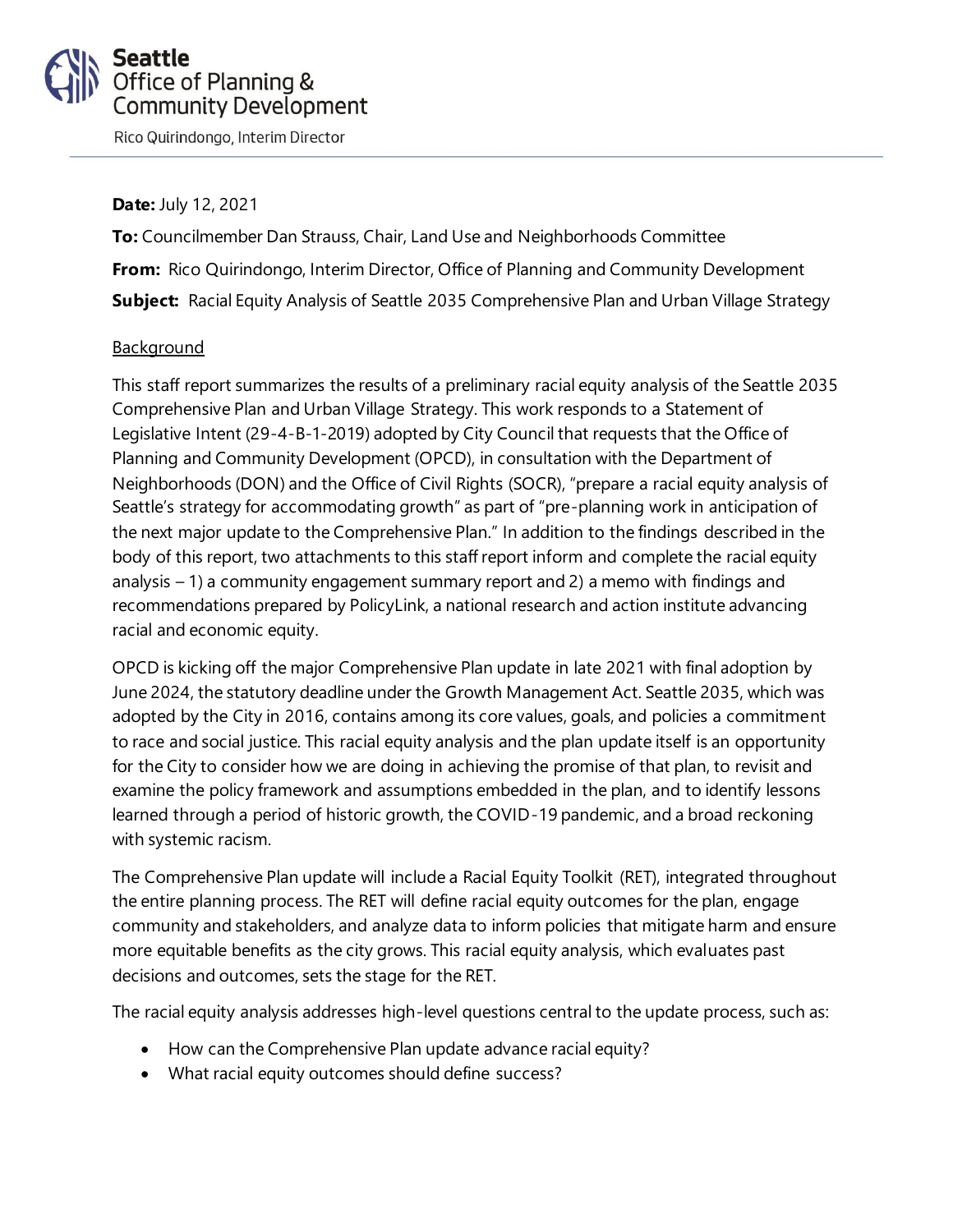- What are the racial equity benefits and impacts of the current Urban Village Growth Strategy?
- What improvements might make the Comprehensive Plan and Growth Strategy more equitable?

The racial equity analysis was informed by targeted community and stakeholder engagement, analysis and recommendations by PolicyLink, and data analyzed by the City in previous reports and initiatives. Throughout this process, OPCD worked closely with DON and SOCR. This collaboration enriched our ability to identify major themes and questions, connect with key stakeholders, review draft deliverables, and ground the work in the values and practices that have centered race in recent work by the City, including recovery from the COVID-19 pandemic.

#### Community and Stakeholder Engagement

Targeted engagement with community stakeholders was a key part of the racial equity analysis. This preliminary effort focused on BIPOC community members, organizations active in community development and advocacy around racial equity issues, and City boards and commissions. With the launch of the Comprehensive Plan update, OPCD will begin engaging a broader set of constituents and interests citywide, including continued discussion of the policy issues identified in the racial equity analysis.

First, we convened five focus groups with community members representing a range of racial, ethnic, and geographic communities of color across the city. Assistance for this effort was provided by Puget Sound Sage, a local non-profit organization that advocates for equitable communities, and the Community Liaison program in the Department of Neighborhoods. Community Liaisons are trusted community messengers who partner with the City to advise on avenues for engaging with historically underrepresented communities and provide inclusive outreach and engagement. Focus groups included two in-person sessions in winter 2020 and three focus groups conducted online in fall 2020. The focus groups also included an opportunity for capacity building, with Sage providing a Comprehensive Plan 101 training as an initial session for 13 community stakeholders in February 2020.

Second, after completion of the focus groups, OPCD convened an online Workshop on Racial Equity in the Seattle 2035 Comprehensive Plan and Urban Village Strategy on October 29, 2020. This event was supported by PolicyLink. The workshop included nearly 100 attendees, including volunteers and staff from community-based and advocacy organizations, participants in the earlier focus groups, members of City boards and commissions, Equitable Development Initiative Fund grantees, and staff from several City departments.

A full report out from these engagement activities is contained in a Community Engagement Summary. See Attachment A.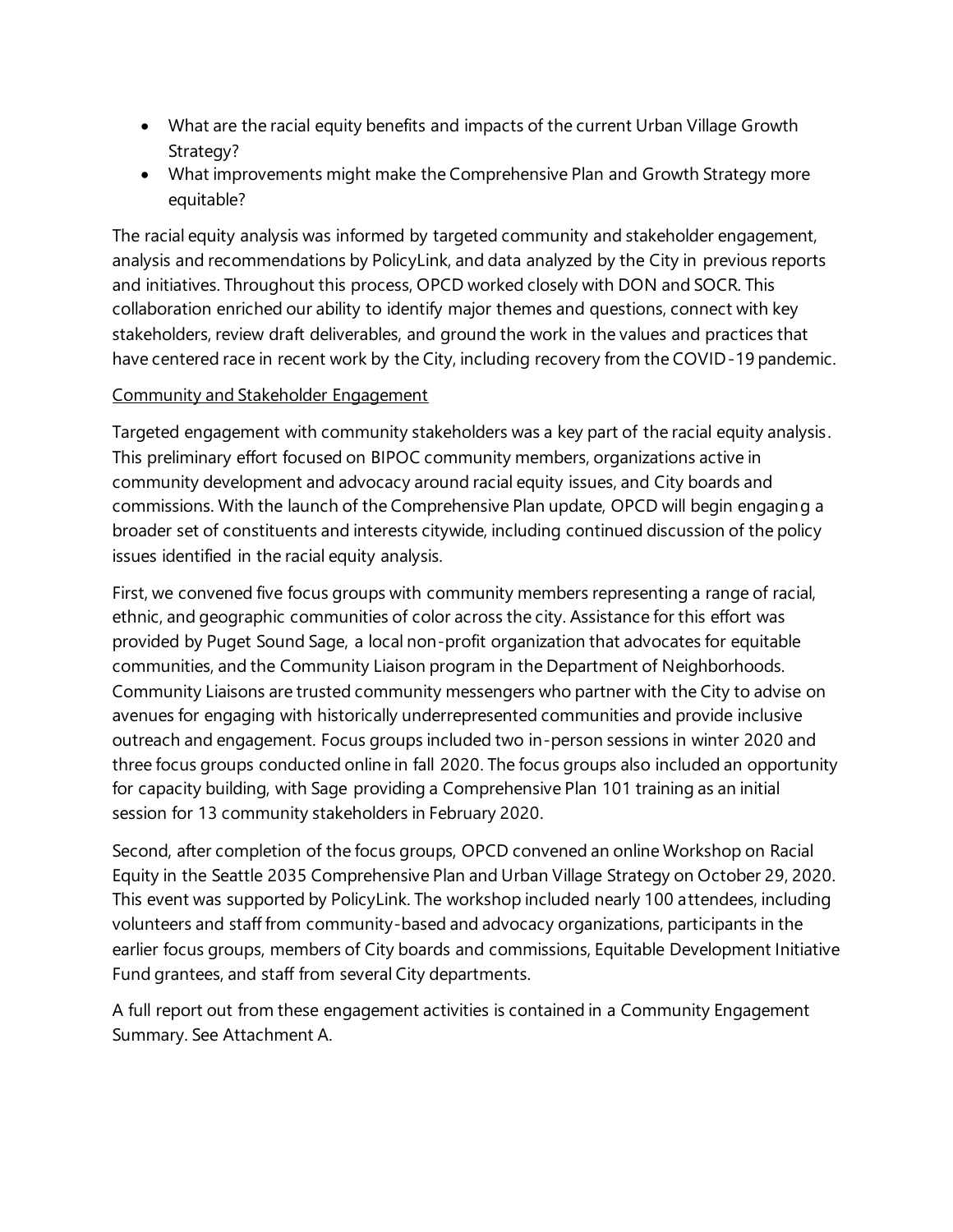### Evaluation by PolicyLink

PolicyLink describes itself as a national research and action institute dedicated to advancing racial and economic equity with a focus on delivering results at scale for the 100 million people in the United States living in or near poverty. PolicyLink takes an "inside-outside" approach to policy change, working with grassroots advocates focused on economic and racial justice, as well as with policymaker and government champions, to achieve equitable policies.

During the development of the Seattle 2035 Comprehensive Plan in 2014 and 2015, the City contracted with PolicyLink to provide independent expertise in more fully addressing race and social justice considerations in the plan and its policies. This work included a citywide workshop on equitable development and review of each plan element with recommendations on policies, actions, and monitoring of impacts. Engaging with PolicyLink again in 2020 on this racial equity analysis was an opportunity to reflect on the outcomes of Seattle 2035, with an emphasis on identifying work yet to be done toward effectively planning for a more equitable city in the next plan update.

PolicyLink's work on the racial equity analysis began with a policy and data review. City staff provided PolicyLink with policy documents, including Seattle 2035, and relevant data reports, including the Urban Village Monitoring Report (2018), the Community Indicators Report, and other data from the Equitable Development Monitoring Program, as background for considering outcomes for BIPOC communities related to the Comprehensive Plan and Urban Village Strategy. Next, PolicyLink worked with City staff to design and facilitate the October 29 Workshop on Racial Equity in the Seattle 2035 Comprehensive Plan and Urban Village Strategy. Finally, drawing upon the data and policy review and community and stakeholder input, PolicyLink produced a memo with findings and recommendations. See Attachment B.

#### PolicyLink Recommendations and Comprehensive Plan Next Steps

This section summarizes the recommendations made by PolicyLink, which address the Comprehensive Plan update directly and also address potential strategies to implement the plan once adopted. Recommendations are grouped under several topical headings: housing supply and affordability, housing and neighborhood choice, jobs and economy, displacement, and community engagement. Following each set of recommendations, we describe several potential next steps for further exploration of these themes in the update and RET, that will include broad community engagement across a variety of stakeholders with opportunities to participate citywide and in neighborhoods across the city.

### *Housing Supply and Affordability*

*Recommendations from PolicyLink include:*

- $\checkmark$  "Increase the supply of affordable housing, particularly units that are communitycontrolled with long-term affordability provisions"
- $\checkmark$  "Explore opportunities to advance equitable transit-oriented development (eTOD)"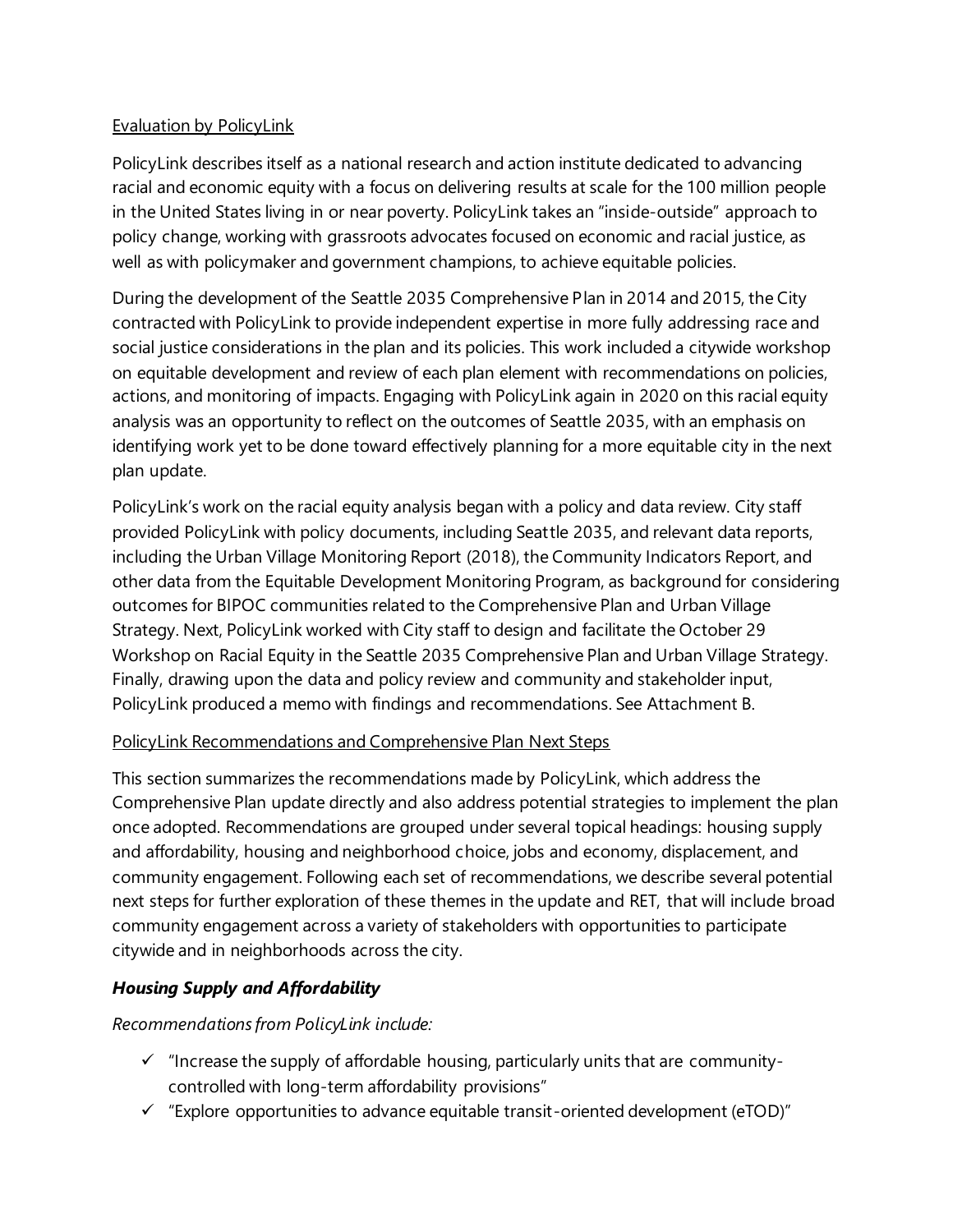- $\checkmark$  "Expand and replicate support for community land trusts" including "as part of the disposition strategy for publicly owned/surplus land"
- $\checkmark$  "Consider developing a fund to support the acquisition of units with expiring affordability requirements that could be used for community land trusts or other cooperative homeownership models, along with affordable homeownership opportunities in neighborhoods currently zoned for single-family homes"

### *Next steps for Comprehensive Plan update*

The Comprehensive Plan update will address housing needs anticipated over the next 20-year planning period. Next steps include:

- Use information from the Equitable Development Monitoring Program, housing analyses, and upcoming ongoing community engagement and RET to inform housing policies in plan
- Study alternatives in the EIS that meet 20-year housing needs and provide for increased supply and diversity of housing types, specifically to meet the identified needs of BIPOC households
- Explore policies and actions to create more affordable housing in urban villages, support community ownership and community-led affordable housing development and other models for long-term affordability

### *Housing and Neighborhood Choice*

#### *Recommendations from PolicyLink include:*

- $\checkmark$  "Adopt a land use vision and regulations that center housing security and affordability for current and future BIPOC communities, with access and choice in neighborhoods of opportunity and bridges to homeownership and wealth building"
- ✓ "The City must end the prevalence of single-family zoning" with a "racially inclusive approach"
- $\checkmark$  "The City should explore the best combination of financial and regulatory incentives, penalties, and technical assistance necessary to generate additional housing opportunities for low- and moderate-income households in neighborhoods currently zoned for single family residences"
- $\checkmark$  "Institute a zoning overlay that promotes homeownership among BIPOC residents in formerly 'greenlined' single-family neighborhoods"

#### *Next steps for Comprehensive Plan update*

The plan update will explore a range of growth strategy alternatives that will shape the future locations for more plentiful and diverse housing opportunities in different areas of the city. Next steps include: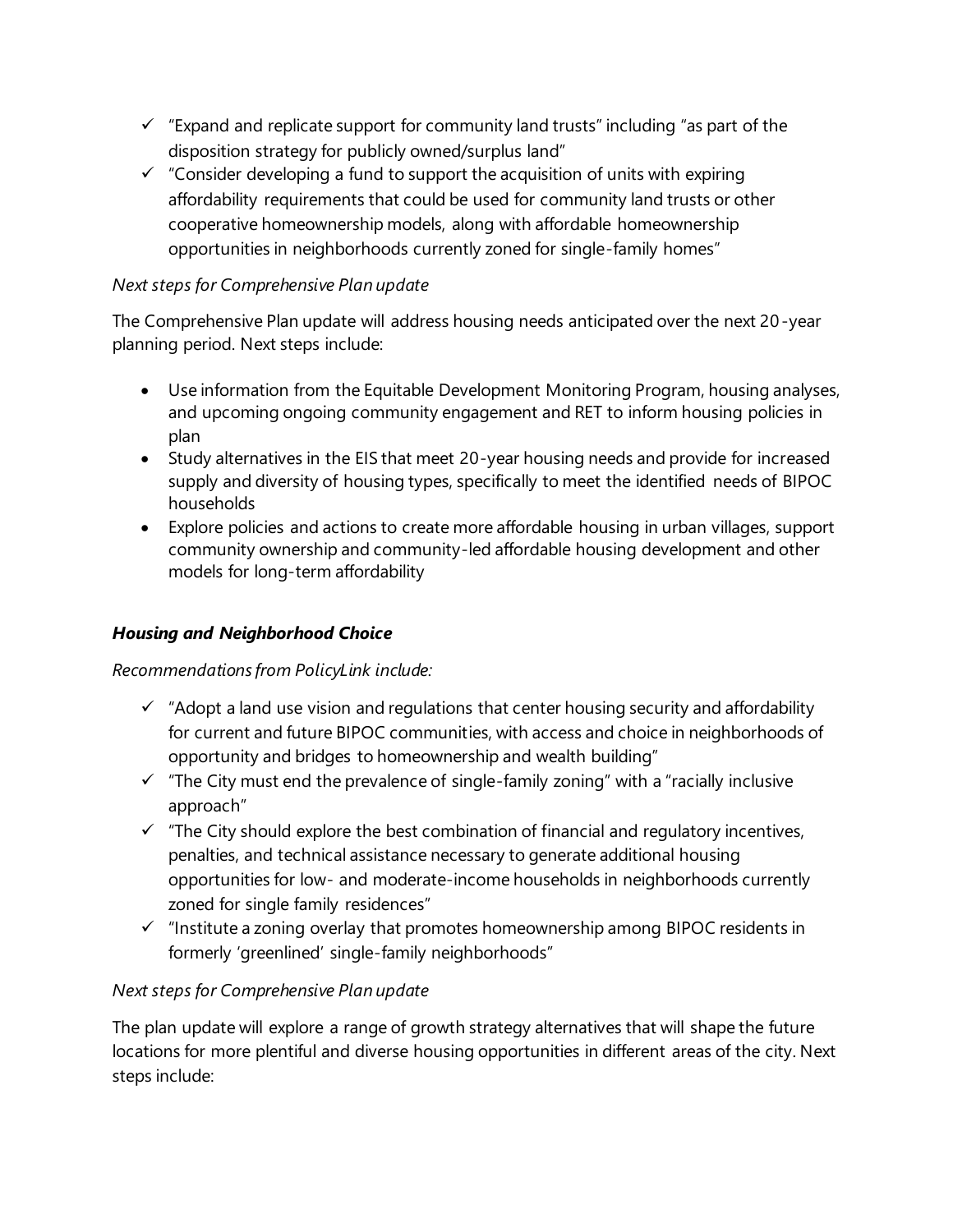- Consistent with proviso on the 2021 budget (OPCD-2-B-2), study a range of growth strategy alternatives in the EIS, including potential zoning changes to allow a broader range of housing types
- Evaluate growth strategy alternatives against racial equity outcomes defined through a RET
- Update access to opportunity maps to inform and shape an update of the urban village strategy
- Identify community needs and environmental justice considerations that may be addressed through land use policies and community investment priorities in the plan

# *Jobs and Economy*

*Recommendations from PolicyLink include:*

- ✓ "Foster an equitable workforce system"
- $\checkmark$  Coordinate "workforce training with the economic development priorities for future growth"
- $\checkmark$  Plan from a "more complete understanding of the equity outcomes related to economic growth"

### *Next steps for Comprehensive Plan update*

The Comprehensive Plan update is an opportunity to work with community stakeholders – including workers and business owners – to review and strengthen the policies that result in economic benefits for BIPOC communities. Next steps include:

- Identify policies to support affordable commercial space, community-led economic development, small businesses within neighborhoods, workforce training, and education
- Use best available racially disaggregated data on economic factors and outcomes for BIPOC households and businesses
- Work to align the growth and land use strategies with goals for a more inclusive and equitable economy, such as by incorporating recommendations of the Industrial and Maritime Strategy

### *Displacement*

### *Recommendations from PolicyLink include:*

- $\checkmark$  "Identify and protect places of significant cultural importance"
- $\checkmark$  "Ensure the plan broadly supports community preference tools and the City should explore the viability of expanding the policy to support low-income BIPOC residents that are housing insecure but may want to live in lower-density neighborhoods"
- $\checkmark$  "Include policies that support adoption of tools like Tenant Opportunity to Purchase (TOPA) and Community Opportunity to Purchase (COPA)"